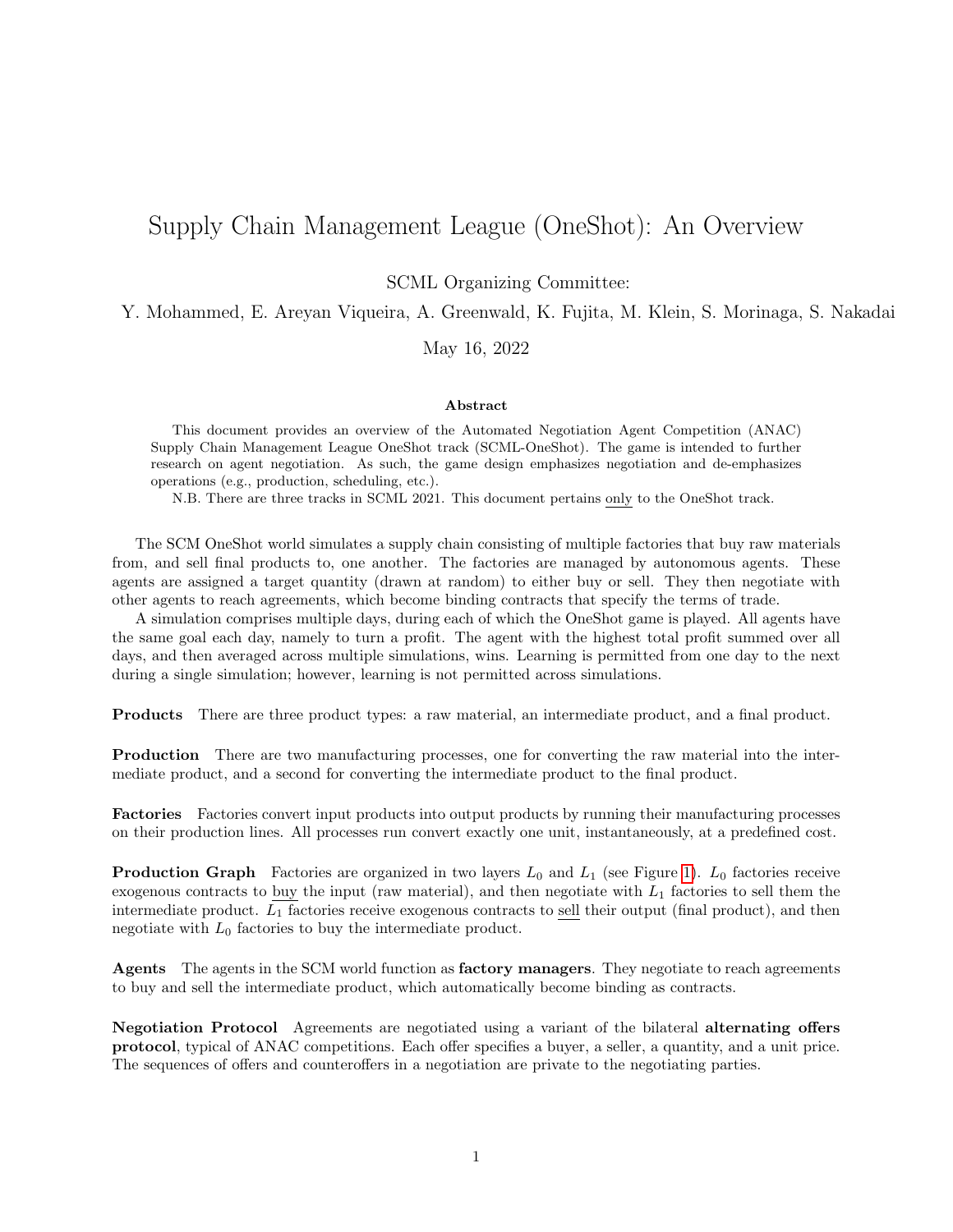<span id="page-1-0"></span>

Figure 1: SCML-OneShot world. Each factory is represented by an agent, whose goal to negotiate buy and sell contracts that maximize profits.

Negotiation Issues All negotiations concern two issues: quantity and price. Delivery dates are not a negotiation issue in the OneShot game, as all products are assumed to be delivered on the same day.

Quantity: an integer between 1 and the factory's number of production lines.

Unit Price: an integer between 1 and  $\lceil \eta \text{ tp } \rceil$ , where  $\eta > 0$  is a configuration parameter (e.g., 2) and tp is the trading price of the intermediate product.

Utility Functions An agent's utility function represents its profits. As such, it is simply the total revenue it receives from any sales less its total expenses, the latter of which includes the contracted cost of the input product as well as the agent's private production costs, disposal costs, and shortfall penalties.

N.B. While each agent's production costs, disposal costs, and shortfall penalties are private information, the distributions from which these values are sampled are common knowledge.

Trading Price The trading price (tp) of a product is a weighted average of its past prices, which weighs newer contract prices more heavily than older ones. The trading price is used by the simulator to set the price range of all negotiations, and for calculating penalties.

Balances Factories have an associated balance—seeded at the start of the game with some finite amount from which they withdraw to pay for supplies, etc., and into which their sales revenue is deposited.

Bulletin Board The SCM world contains a world-readable bulletin board that conveys both static and dynamic information about the game environment and all factories over the course of the simulation.

The static information includes the simulator settings (e.g., number of simulated days), and product information, namely a list of the consumers and producers of all products (i.e., all factory's positions in the production graph), and the initial trading prices (called catalog prices).

The dynamic information includes a trading price list (per product), which reports a weighted average of each product's past prices; and a financial reports section (also per agent), which is updated only periodically, that summarizes the financial standing of all factories (e.g., their balances).

Finally, the bulletin board also contains an **exogenous contract summary**, which reports the total quantity and average unit price of exogenous contracts each day.

The Simulation Each simulation of the SCM world runs for multiple (say, 100) days. Before the first day, each agent is assigned a production cost. During each day:

1. The world generates exogenous contracts, and samples disposal costs and shortfall penalties for all agents from their corresponding distributions.